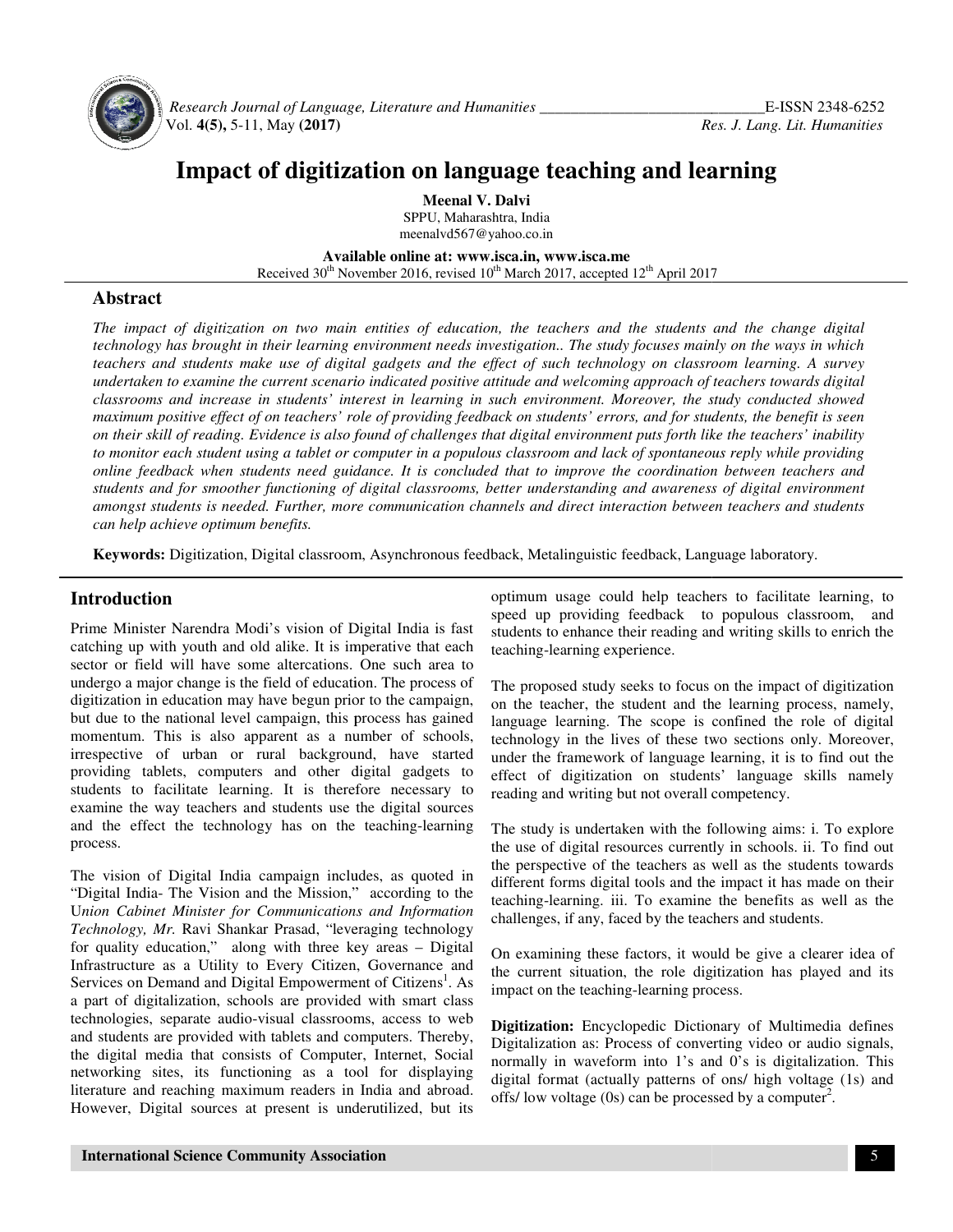In the  $21<sup>st</sup>$  century, with overload of information, digitization is important because it helps to process, preserve and transmit all types of data in all available formats. With new technology and fast-paced gadgets available, digitization is now an inevitable part of our lives. Like in economic sectors, banks, ATMs, shopping, or tourism sector, where everything is planned and available at a click, digitization has entered the field of education too. According to Atul Kulshrestha, chairman and managing director, Extramarks, "Digital education today is no longer limited to the four walls of a classroom. It has paved way for virtual classrooms, making learning attainable and providing easy access everywhere and every time. This has allowed students to use digital learning as a 'flipped classroom' adding considerable value to the manner in which education is imparted. The latest trends in digital education space also include adaptive and collaborative learning where a student is engaged by practicing, experiencing, sharing things and gaining knowledge in a collaborative environment. The fourth generation of communication technology is speculated to revolutionize the digital education space by providing cuttingedge user experience<sup>3</sup>."

Thus the role of a teacher is not just to impart knowledge but to act as a facilitator for the students and channelize their exploration of knowledge, which is available in huge chunks due to digitization.

With the help of computers and the Internet, the students are given access to the world of knowledge sitting in the confines of the classroom, irrespective of the geographical distance. The process of digitization has helped showcase huge data in a small, easy to carry devices. Yet, only digital gadgets and the students do not make a learning classroom. The role of teacher is equally important, as students do not know how to make use of the information from the sea of knowledge that they are exposed to. Here, the role of teachers becomes significant. It has undergone change since the advent of technology and scientific development. A teacher is not the only source of information, but a facilitator, a guide to students who require assistance while learning in a digital environment. Moreover, a teacher has to play a role of mentor.

**Current scenario:** Due to the Digital India campaign undertaken by the Government of India, some path breaking and important decisions are taken in the field of education. According to the plan set up by the government, Digital Literacy mission will cover six crore rural households, and it has impelled companies like Gmail and rediffmail to provide email in regional languages. This is an important step, as language will not be a hurdle for learning and applying technology.

Shantanu Prakash of Educomp, a leading educational technology provider, states in the article, empowering young India with digital education, "The need for digital education for India is so strong that school boards too are taking concrete steps to increase the adoption of digital education in schools. For instance, the Central Board of Secondary Education (CBSE) has instructed affiliated schools to set up digital classrooms from primary to secondary level for every subject. The board issued instructions to all the school principals stating that after CCE evaluation system, the schools should now have digital classrooms<sup>4</sup>."

In accordance, till 2012, he reports that Educomp had already established digital classrooms in over 12,000 schools spread across 560 districts in the country and the number is growing at almost 20 schools a day. This has led urban classrooms, especially of English medium schools, to be well equipped with desired infrastructure for setting up digital classrooms. Many classes now have interactive white boards, computer and Over Head Projectors (OHPs). Nevertheless, considering the student population and the number of emerging schools, a lot needs to be done to make overall learning in the country digital. Even today, not all classrooms are digitally equipped, but schools today have at least a computer room as well as a separate audiovisual room, and students get an access to the resources at least for some hours of the day. Today, use of technology is so apparent that not exposing students to digitization would be keeping them in the dark and doing wrong.

In that essence, it is necessary to understand what a Digital Classroom is. The digital classroom refers to the "technologyenabled" classroom where student learning and interaction with the instructor and peers is fully supported through strategic use of information and communication technologies (ICTs). It includes text book as one of the aids and not the central focus<sup>5</sup>. The presence of teacher as an instructor is necessary in a digital classroom, without whom the students may lose the direction or focus of learning.

**Digitization and language learning:** Language is an important link to communicate as well as learn and gather information about developments and happenings around the globe. Students are expected to not just learn from the books but update themselves to strive in the competitive world. In particular, English being a global language, it has become even more essential for children to acquire it in order to become competent and fluent 21<sup>st</sup> century citizen. As digital technology has entered education, the teaching-learning process has seen a significant paradigm shift. From the conventional classroom outlook, where the teacher was the sole resource and students were passive listeners, digitalization has enabled students to peep into the world from the four walls of classroom and think, observe, explore and most importantly, participate in the learning.

For language learning, it is observed that equipments such as computers, Internet, language laboratories, OHPs have helped the teachers to give their students additional exposure to native speakers' speech, abundant resources at one time, vocabulary building games and has helped students by making the text interesting, more appealing as well as by giving them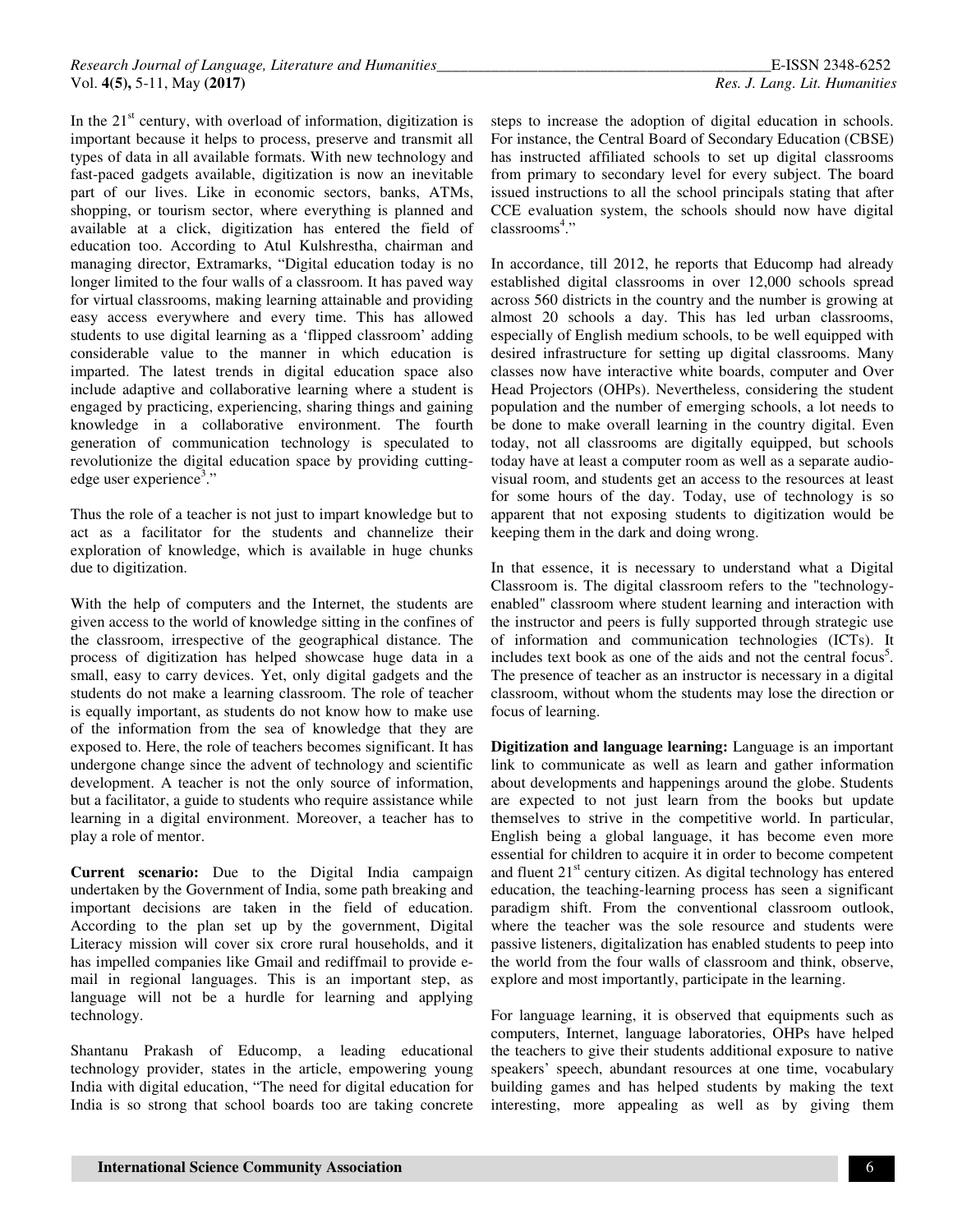*Research Journal of Language, Literature and Humanities\_\_\_\_\_\_\_\_\_\_\_\_\_\_\_\_\_\_\_\_\_\_\_\_\_\_\_\_\_\_\_\_\_\_\_\_\_\_\_\_\_\_\_*E-ISSN 2348-6252 Vol. **4(5),** 5-11, May **(2017)** *Res. J. Lang. Lit. Humanities*

opportunity to learn at their own time and space. The internet is already changing how kids learn, according to Weinberger. The way in which learning, and homework, is increasingly becoming a collective activity, will spread. "Our students in the developed world are frequently doing their homework on computers that are attached to the internet", Weinberger states, "which also means they're also on instant messaging (IM) sessions with their friends. This means they're doing their homework together<sup>6</sup>."

Yet, it is necessary to dig deep and gather how students use these equipments and whether digital classrooms have helped in enhancing linguistic skill of reading.

## **Methodology**

For the purpose of this study, a survey was undertaken where students from an e-learning school were asked for their reading

preferences. The survey included two questionnaires, one for the teachers and the other for students.

Responses were gathered from the 60 participant students in this study, mainly young readers belonging to the age group 12-15. This age group is selected on the criterion that high school students of this age are very much familiar with digital classroom.

The data from the questionnaire was grouped, tallied and criteria were derived. Responses to the questions are put forth precisely as Parameters in the tabulated form followed by the discussion. The following table indicates the response derived from the questions asked.

**Findings from students' questionnaire:** The findings of the survey are presented in two tables as follows:

#### **Table-1:** Students' Response

|                             | Parameters                                                             | Digital classroom                                                                                                                                                                                                                                                                        | Conventional classroom                                                                                                                                                                                                                                                                                                                                                                                                                      |
|-----------------------------|------------------------------------------------------------------------|------------------------------------------------------------------------------------------------------------------------------------------------------------------------------------------------------------------------------------------------------------------------------------------|---------------------------------------------------------------------------------------------------------------------------------------------------------------------------------------------------------------------------------------------------------------------------------------------------------------------------------------------------------------------------------------------------------------------------------------------|
| $\mathbf{1}$                | <b>Difference</b><br>in<br>learning in the<br>classroom<br>environment | 1. Abundant resources<br>2. Many students can access the same material at<br>the same time.<br>3. Access to native speakers' speech<br>and<br>pronunciation<br>4. Quick feedback through online sources.<br>5. Communication in English continues even<br>outside the class and at home. | 1. Less Resources<br>2. Limited books and only few students can read<br>them at a time.<br>3.<br>Depend<br>teachers'<br>on<br>speech<br>and<br>pronunciation at most times. Very less chance of<br>hearing native speaker<br>4. Feedback given only in class at regular<br>intervals when the teacher gets time.<br>5. Mostly, English is spoken only in school<br>premises, once at home, may not get the chance<br>to speak and practice. |
| $\mathcal{D}_{\mathcal{L}}$ | <b>Better</b><br>Classroom                                             | 43 students feel digital class is better                                                                                                                                                                                                                                                 | 17 students for conventional classroom                                                                                                                                                                                                                                                                                                                                                                                                      |
| 3                           | Reason<br>for<br>preferred choice<br>of class.                         | More interesting than traditional class.<br>1.<br>Get more practice and many exercises are<br>available.<br>Access to play many language games.<br>3.<br>Can make changes, revisions easily on<br>4.<br>computer than on paper.                                                          | Teachers' explanation is better than digitally<br>1.<br>recorded material.<br>2.<br>Get to work more, and so get a better<br>chance to be creative.<br>Doubts get cleared immediately.<br>3.<br>Learning does not get disturbed due to<br>4.<br>power cuts.                                                                                                                                                                                 |
| $\overline{4}$ .            | Problems faced<br>in learning                                          | Delayed Feedback.<br>1.<br>Less audibility.<br>2.<br>Communication through machines is available<br>3.<br>but real, face to face communication suffers.                                                                                                                                  | 1. Limited library resources; have to wait for<br>books.<br>Get individual attention; classes are largely<br>2.<br>populated.<br>Pace of syllabus completion is slow.<br>3.<br>Focus is more on textbooks.<br>4.<br>5.<br>Games, activities are not frequent.                                                                                                                                                                               |
| 5.                          | Improvements in<br>classroom                                           | More student-friendly devices,<br>1.<br>Better equipments to suit large number of<br>2.<br>students who can hear easily.<br>3. Language laboratory with latest devices.                                                                                                                  | 1.<br>Digital awareness needed.<br>Plan more activities and games<br>2.<br>Use more audio-visual aids.<br>3.<br>Give more access to resources outside<br>4.<br>classrooms.                                                                                                                                                                                                                                                                  |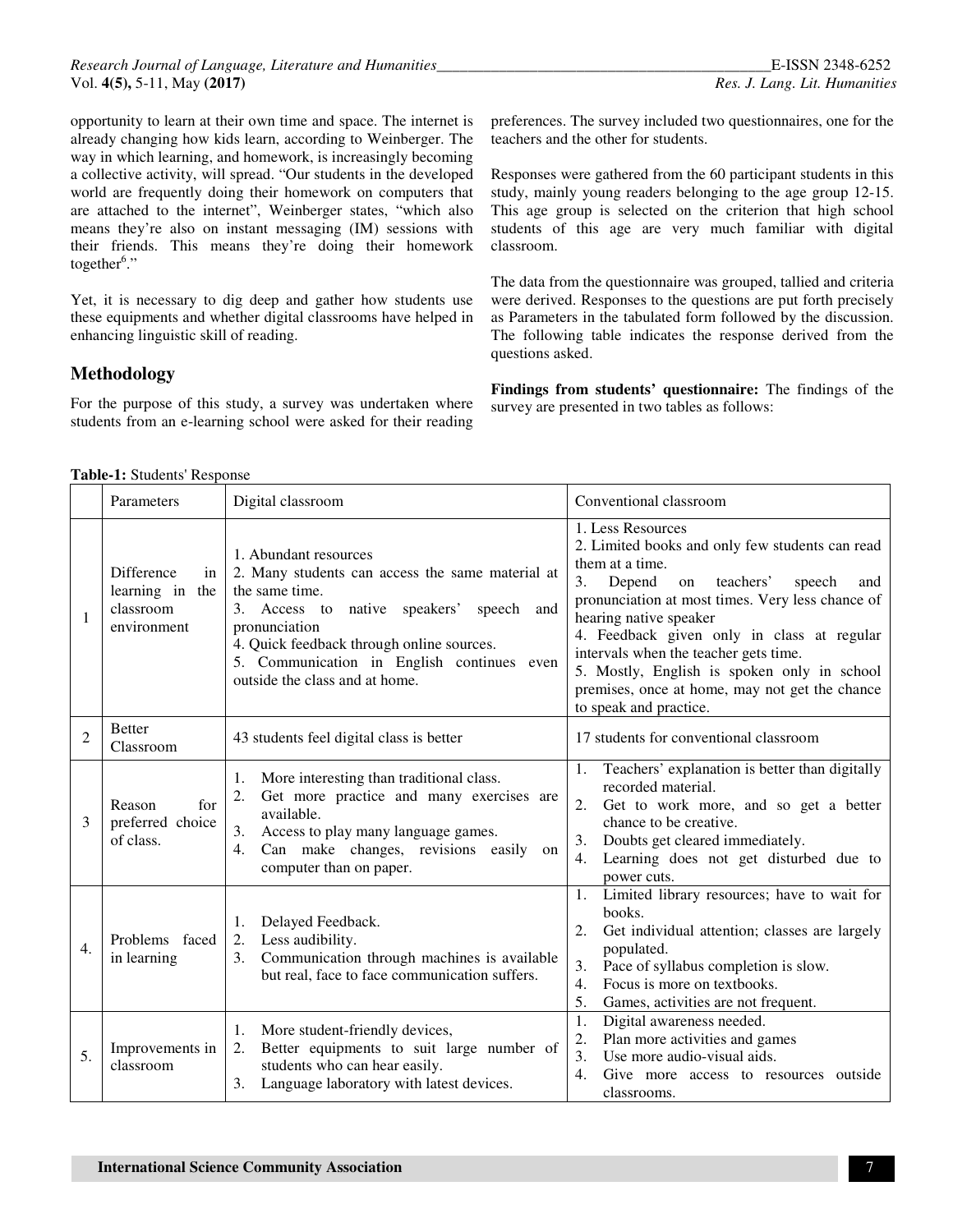As indicated, a lot of students willingly shared their experiences of learning in digital environment. Majority (50) students found learning in digital classroom more interesting and fun. Nevertheless, they also discussed the problems or challenges currently.

When asked about the differences in digital and conventional classroom, students responded that the main difference lies in availability of resources, which is more, in fact, "unlimited", as one student responded, in digital classroom and very limited in conventional class. Moreover, the best things are exposure to the native speech, pronunciation is very "useful," as one student said. Listening to the recorded CDs and audio cassettes is possible, which is not found in conventional classroom. One student said that initially, it was" difficult to understand the pronunciation but our teachers help us understand and listen continuously. Now, due to practice, we can easily understand".

On the problems that students face in a digital classroom, the first concern was that of feedback. Students submit their work but only when teachers are online, they can get feedback. This is mainly asynchronous. Many of the students' doubts remain unclear or students have to wait offline for the teacher. Some students explained the need for better audio speakers and more user-friendly gadgets. Some said that while listening to a visual conference or a speaker, not all is clearly heard. For this, they suggested better equipments like headphones that can help students listen clearly and without chaos.

When asked about the medium of reading that they prefer, the finding was shown in Table-2.

**Discussion:** As seen in the Figure-2, the majority of the students who participated in the survey voted for Digital resources when asked preferred medium for reading. This indicates that students have already got their hands on technology and find it more interesting to read on digital gadgets in comparison to printed form. This also indicates their interest and thereby, teachers could channelize their interest in reading in the language classroom to improve their vocabulary and comprehension.

Nevertheless, some students responded that despite available digital sources, they "Cannot enjoy the reading experience". "The smell of the books, emotional attachment" and the "struggle of getting these books" add on to become as a cherished experience.

The figures indicate the impact of digitization. Though books may not completely go out of place, digitalization will help preserve classic literature and continue to give easier access to majority of the readers.

| Preferred<br>medium for<br>reading | Digital Sources<br>(38 students prefer digital devices)                                                                               | Printed Hard copies<br>(23 students prefer books)                                                                                           |  |  |
|------------------------------------|---------------------------------------------------------------------------------------------------------------------------------------|---------------------------------------------------------------------------------------------------------------------------------------------|--|--|
|                                    | 1. Feasible while travelling                                                                                                          |                                                                                                                                             |  |  |
|                                    |                                                                                                                                       | 1. Reading books, newspapers helps avoid strain on eyes.                                                                                    |  |  |
|                                    | 2. Easy to carry wherever desired                                                                                                     | 2. Inability to concentrate on the digital screen for more<br>time span; in comparison, reading books do not give such                      |  |  |
|                                    | 3. One device or application is enough for various<br>books, example Kindle.                                                          | stress.                                                                                                                                     |  |  |
| Reasons                            | 4. Affordable, no need to buy the books, as that<br>would be expensive.                                                               | 3. Hard copies of books or paperback give aesthetic<br>pleasure, which they do not feel while reading digitally,<br>which seems mechanical. |  |  |
|                                    | 5. Saves paper                                                                                                                        | 4. To save electricity.                                                                                                                     |  |  |
|                                    | 6. Some sources, books available easily online but<br>cannot be found, or cannot be accessed due to limited<br>copies in the library. | 5. Can refer to it anytime. Paperback books retain<br>authenticity, while online stories could be tampered.                                 |  |  |

**Table-2:** Reasons for Choice of Medium.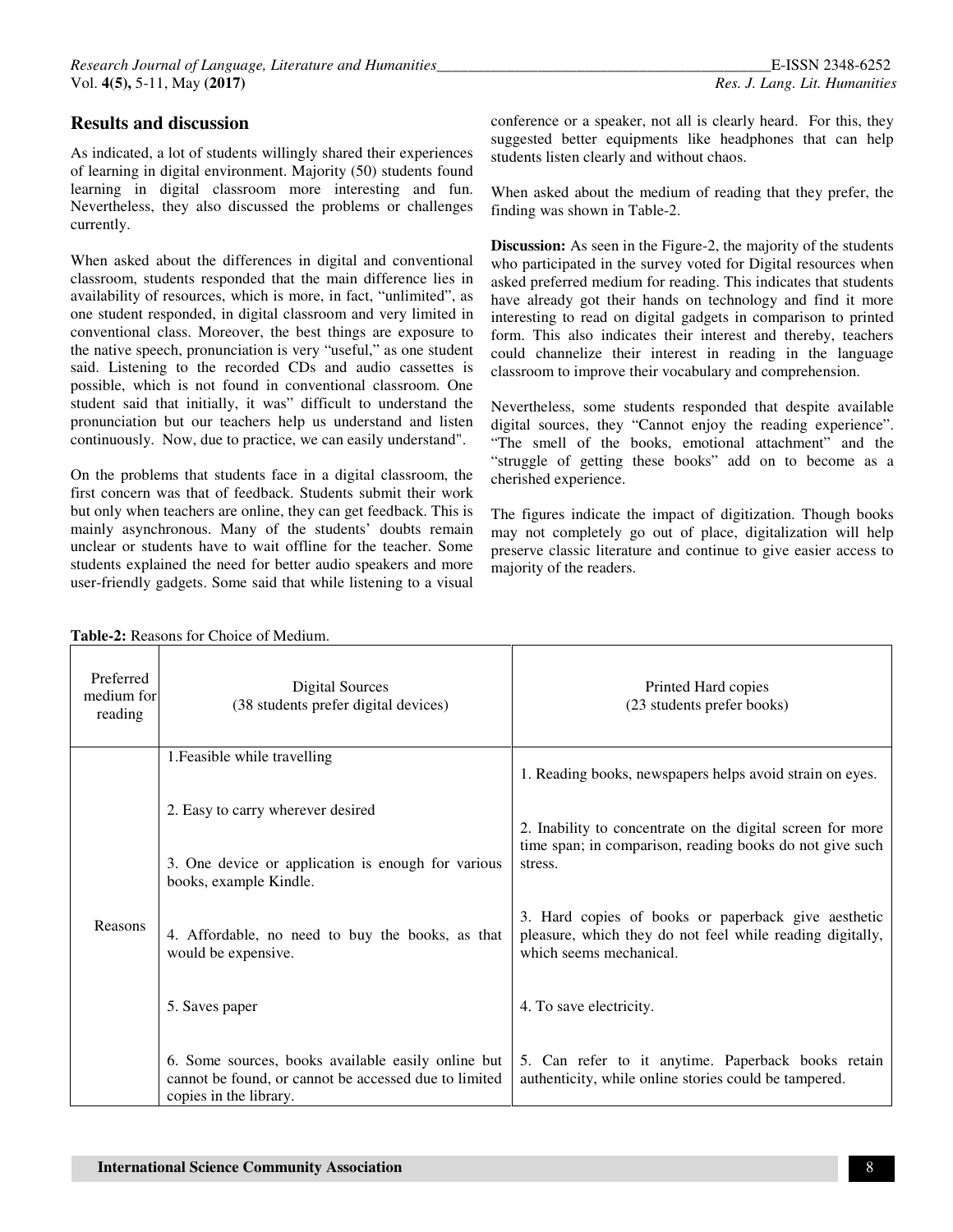**Teachers' Response: Findings and Discussion:** 30 teachers teaching at an e-school participated in the questionnaire survey. Their outlook, experience and suggestions are reported as follows.

When asked of the benefits, following advantages were stated by the teachers:

**Digital Classroom engages the students and makes them active:** Of the 30 teacher respondents, 25 stated that students have become more active and take initiative to participate in linguistic activities and project making due to availability of digital resources. As one teacher mentioned, they like "making presentations in class with the help of available equipments like laptops and OHPs." Without the equipments, "students wouldn't be so interested," she felt.

**Digitization helps making teaching-learning process dynamic, catering to the different needs of different**  students: As students participate actively, there is no monotonous teaching from only the teacher. Moreover, since the language material like the exercises, audio-recorded comprehension passages, audio CDs are recorded, students can learn at their own pace. Students with different learning abilities have the freedom to learn and practice in school as well as home. One teacher remarked, "in previous school, where I taught in a conventional classroom, students had to keep up with the pace of learning and some weak students were made to hurry. Here, I noticed that digital learning helps less competent students learn at their own comfortable pace and without getting stressed out.

**Smart boards<sup>5</sup>** are interactive whiteboards that use touch technology to detect input such as scrolling, right mouse-clicks or keyboard detects input. A projector is used to display a computer's video on the whiteboard, and then acts as a large touchscreen. Smart boards often come with digital pens, which use digital ink and replace traditional whiteboard markers.

**Sharing, finding and responding has made teaching easier:**  An online instructor mentioned that when referring to a text on a tablet or PC, if some words or meanings, the option "Find" makes it easy for students to locate the words without losing time, which is difficult on paper or book. Moreover, almost all teachers agreed that while browsing, when they come across students.

**Providing online feedback is less tedious and more convenient:** It was noticed that 85% tutors preferred giving feedback with the help of digital sources. The feature of space present in the Word document enables a tutor to insert brief metalinguistic comments into a student's essay or written text. A teacher replied that "we can also to direct the student to an online handbook and give him a link on the particular item in which the student is weak, so the internet along with the computer facilitates provision of feedback. The text is then

returned to the student who consults the electronic and also tries to correct the error with the help of tutor's comments. Metalinguistic feedback consists of providing students with metalinguistic explanation of their errors and it calls for the teacher to possess sufficient metalinguistic knowledge to be able to write clear and accurate explanations for a variety of errors<sup>7</sup>.

Teachers do not just give the correct answers or locate the errors like Direct and Indirect feedback but provide ways that would help students to achieve the correct forms on their own. The explicit comment can take two forms. A teacher shared an example of this type of feedback.

The beach was indeed beautiful, and the food was delicious. For all three days, we tried different dishes like lobsters, fried fishes, cheese sandwiches and salted salmons. I liked lobsters the most and ordered it for two days consecutively. [Note that the assignment wants you to describe one particular memorable day and providing details on other days can take you away from the main idea. Can you give the details of the most pleasant day of these three days?]

Teachers in conventional classroom generally avoid explaining the rules on paper due to lack of space on paper as well as time. Hence, the major advantage for students as well as teachers in digital classroom environment is the ease and convenience of providing feedback. Another teacher mentioned similar benefit that students also get to edit the text easily on Word document and make the necessary revisions instead of rewriting the entire content. On paper, students would have to rewrite, and thus, in case of feedback, digital classroom is a benefit for bothteachers and students.

Nevertheless, when asked about the challenges teachers face or the disadvantages of this classroom, teachers stated:

**Decrease in communication with peers:** Some teachers expressed that how parents complaint of students using gadgets continuously even at home or when relatives come to meet. While students may be active with lot of other children or people online, basic social communication with classmates, parents and teachers has declined. They get answers to all their queries on the internet, so the questioning as well as consulting the teacher and interacting with knowledgeable elders has reduced. More importantly, students tend to stop their exploration immediately and consult the net, thereby losing out on taking efforts and finding, understanding on their own. For language learners, it is in fact more of a hurdle to lose out on the human, face-to-face interaction and acquire linguistic skills in natural rather than virtual environment.

**Decreases creative abilities:** Students get all answers on the net easily also reduces the children's own creative abilities and they may browse the net even for simple tasks that need imagination and innovation. A teacher expressed her concern that too much exposure to digital knowledge has hampered reading and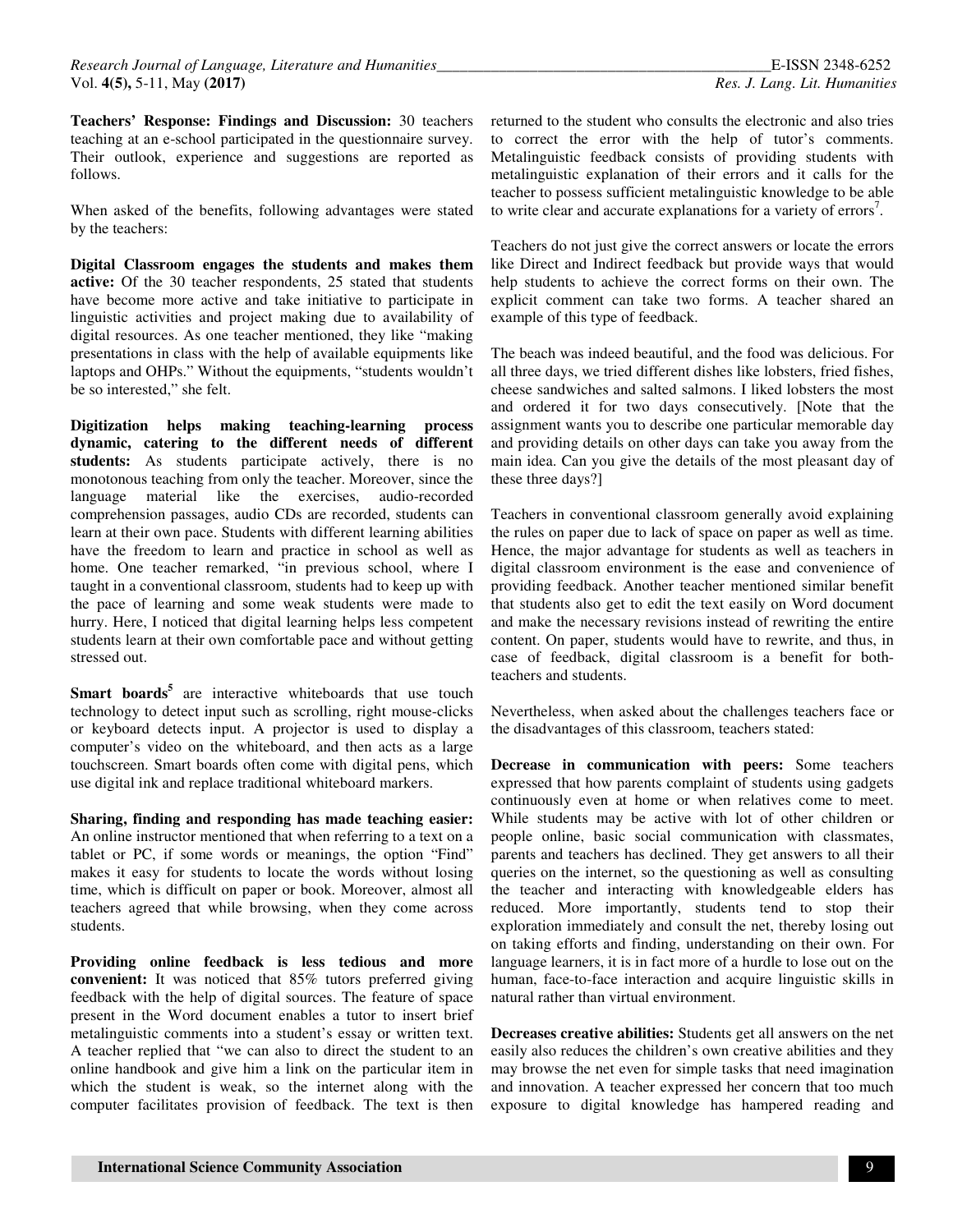students tend to take short cuts and write or copy material from the internet sources without applying their reasoning or their understanding.

**Distractions:** When students are at home or even in the classroom when the teacher is unable to supervise each action, students may use the digital devices for entertainment and other purposes. Their focus from studies gets easily shifted to other sources. This makes is difficult for elders and teachers to keep a check on.

**Students take fewer efforts:** With information available at a click of mouse, students do not study "diligently." This may lead to poor study habits and can develop in children a lazy attitude. Digital education can also make children forget the basic way of studying. Even for simple problems and homework, they are used to seeking help from the net. Students must be made aware of "where to stop" to avoid over dependence on digital resources.

**Security:** In crowded Indian classrooms, where limited number of teachers fined it difficult to supervise and look after each student, the matter of security is concern. Teachers find it difficult to monitor large number of students from anti-social elements online, unauthentic websites and sources and undesirable websites that harm child psyche. A student might encounter many things which on the Internet that can misguide him/her or lure into wrongful acts. Moreover, with so many web resources available, another challenge for teachers is to train students locate authentic websites and to be aware of fake websites.

These challenges, however, may be overcome by providing more attention or reducing the number of students per teacher, so that supervision is possible. Giving students activities like role-play, drama, etc can help them interact with each other more often than just communicate online. Collaborating with parents and asking them to get involved with students at home while studying can help students focus and not get distracted as well as this can help parents supervise their children and save them from cyber insecurities.

Moreover, for better and secured environment, setting up of language laboratory with access to limited websites and only language related material can help students stay focused and gain maximum from digital classroom. The language laboratory is an audio or audio-visual installation used as an aid in modern language teaching.

The use of a modern language lab or reading lab system will allow the students to learn any language or improve their own reading and speaking skills and develop their own native language comprehension at an accelerated rate<sup>8</sup>. Such feature will help students learn language intensively as well as work in simulations, where real-life like situations are created for interactions.

# **Conclusion**

It is apparent that computers and the internet will facilitate development of students learning English as a second language in India. Most urban English medium schools are well equipped with computers, the Internet; separate audio-visual rooms, and few schools also have over-head projector (OHP) to help students learn. Digital resources have now made it easier for students to explore their learning process beyond the confines of a classroom. Students have flexible environment, convenient time and can do additional tasks such as writing and getting feedback on it, honing their writing skills, listening to speeches and native speakers' talks, online and offline interactions with language experts and improving their vocabulary by language games, online worksheets, exercises etc.

Yet, only machines and technology cannot suffice. The teacher does what the teacher does best: teach and set up conditions for interaction and learning through task selection monitoring, giving feedback and so on. The technology does not 'stray' into this area, according to Pete Sharma. In his article, "Blended Learning and ELT: Face to Face and Technology," he probes into the issue of using internet and whether it should be used in isolation or linked in some way to the face-to-face classroom. He proposes Blended learning as an answer, where "the best of both worlds: the best that the teacher can offer, plus the best of technology" can be used to facilitate language learning  $(47)$ .<sup>9</sup> Teachers too feel that digital classroom is essential to make students **actively** work and attain linguistic competence.

### **Acknowledgement**

The author is grateful to the principal, students and the teachers of Rajiv Gandhi Academy of e-learning, Pune for their participation and cooperation in the survey undertaken for this study.

### **References**

- **1.** Ravi Shankar Prasad (2017). Digital india The vision and the mission. Union Cabinet Minister for Communications and Information Technology*.* https://blog.mygov.in/ editorial/digital-india-the-vision-and-the-mission/.
- **2.** Sareen Karan (2004). Encyclopaedic Dictionary of Multimedia. IVY Publishing House, India, 133. ISBN: 81- 7890-085-8.
- **3.** Gauri Kohli (2015). How e-learning is evolving to meet the Digital India challenge. *Hindustan Times.* Retrieved from (2015, October 07).

http://www.hindustantimes.com/education/ how-e-learningis-evolving-to-meet-the-digital-india-challenge/story.html

**4.** Shantanu Prakash (2012). Empowering young India with digital education. *Indian Express,* Retrieved from http://archive.indianexpress.com/news/empowering-youngindia-with-digital-education/977969/3